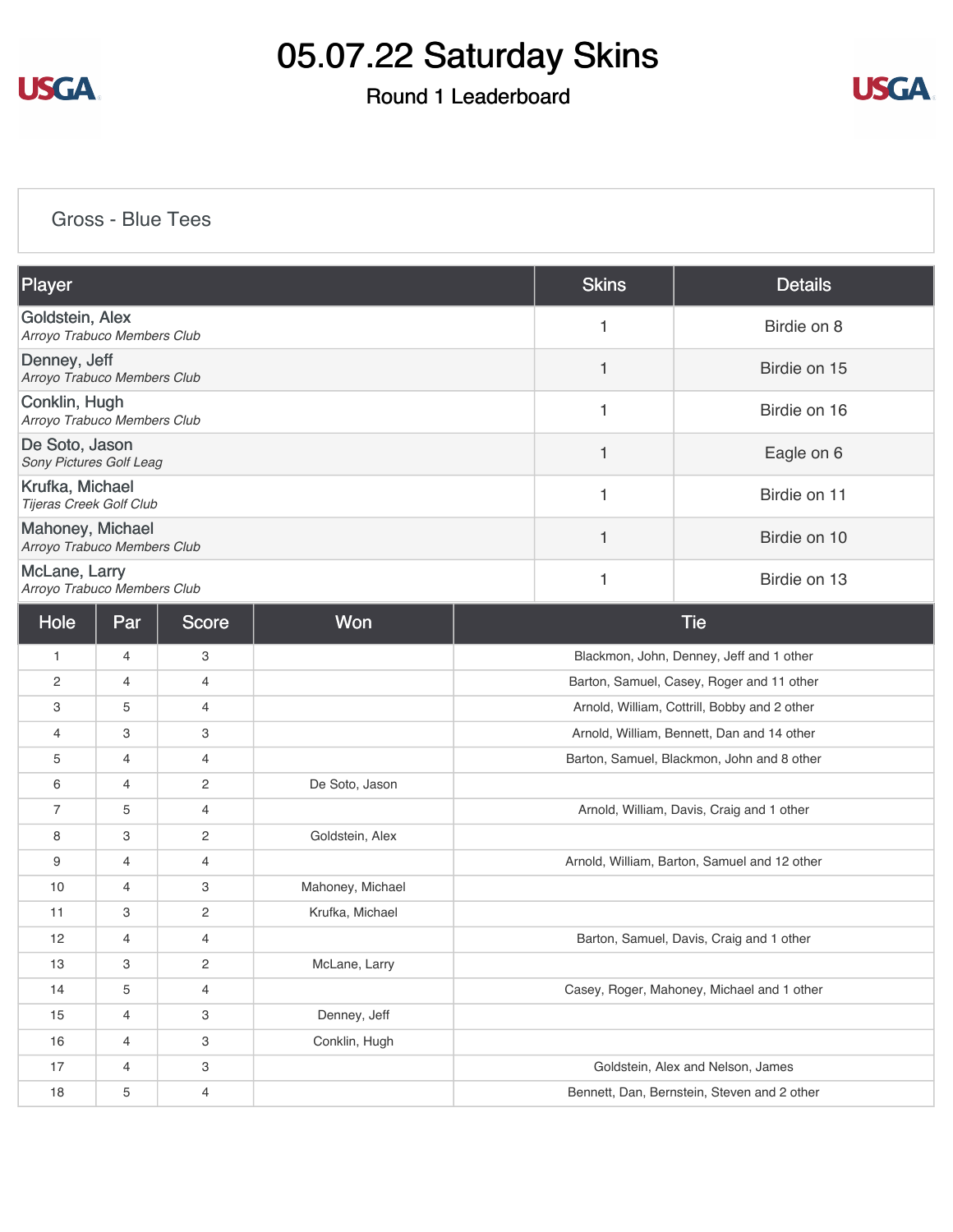

## Round 1 Leaderboard



[Net - Blue Tees](https://static.golfgenius.com/v2tournaments/8451003956389240841?called_from=&round_index=1)

| Player                                            |                |                |                    |                                           | <b>Skins</b> | <b>Details</b>                                |
|---------------------------------------------------|----------------|----------------|--------------------|-------------------------------------------|--------------|-----------------------------------------------|
| Goldstein, Alex<br>Arroyo Trabuco Members Club    |                |                |                    | $\mathbf{1}$                              | Eagle on 8   |                                               |
| De Soto, Jason<br>Sony Pictures Golf Leag         |                |                |                    |                                           | 1            | Eagle on 6                                    |
| McLane, Larry<br>Arroyo Trabuco Members Club      |                |                |                    |                                           | $\mathbf{1}$ | Eagle on 13                                   |
| McGovern, Terrance<br>Arroyo Trabuco Members Club |                |                |                    |                                           | 1            | Eagle on 1                                    |
| Hole                                              | Par            | Score          | Won                |                                           |              | <b>Tie</b>                                    |
| $\mathbf{1}$                                      | 4              | 2              | McGovern, Terrance |                                           |              |                                               |
| 2                                                 | $\overline{4}$ | 3              |                    |                                           |              | Barton, Samuel, Casey, Roger and 11 other     |
| 3                                                 | 5              | $\overline{4}$ |                    |                                           |              | Arnold, William, Bennett, Dan and 14 other    |
| $\overline{4}$                                    | 3              | 2              |                    |                                           |              | Arnold, William, Bennett, Dan and 13 other    |
| 5                                                 | $\overline{4}$ | 3              |                    |                                           |              | Barton, Samuel, Blackmon, John and 6 other    |
| 6                                                 | 4              | $\overline{c}$ | De Soto, Jason     |                                           |              |                                               |
| $\overline{7}$                                    | 5              | $\overline{4}$ |                    |                                           |              | Arnold, William, Davis, Craig and 2 other     |
| 8                                                 | 3              | 1              | Goldstein, Alex    |                                           |              |                                               |
| 9                                                 | $\overline{4}$ | 3              |                    |                                           |              | Barton, Samuel, Bernstein, Steven and 6 other |
| 10                                                | $\overline{4}$ | 3              |                    |                                           |              | Mahoney, Michael and Neal, Donald             |
| 11                                                | 3              | 2              |                    | Davis, Craig, Krufka, Michael and 1 other |              |                                               |
| 12                                                | 4              | 3              |                    |                                           |              | Barton, Samuel, Davis, Craig and 1 other      |
| 13                                                | 3              | $\mathbf{1}$   | McLane, Larry      |                                           |              |                                               |
| 14                                                | 5              | $\overline{4}$ |                    |                                           |              | Casey, Roger, Mahoney, Michael and 2 other    |
| 15                                                | 4              | 3              |                    |                                           |              | Bennett, Dan, Conklin, Hugh and 5 other       |
| 16                                                | $\overline{4}$ | 3              |                    |                                           |              | Conklin, Hugh and Neal, Donald                |
| 17                                                | 4              | 2              |                    |                                           |              | Goldstein, Alex and Nelson, James             |
| 18                                                | 5              | 3              |                    |                                           |              | Bennett, Dan, Blackmon, John and 1 other      |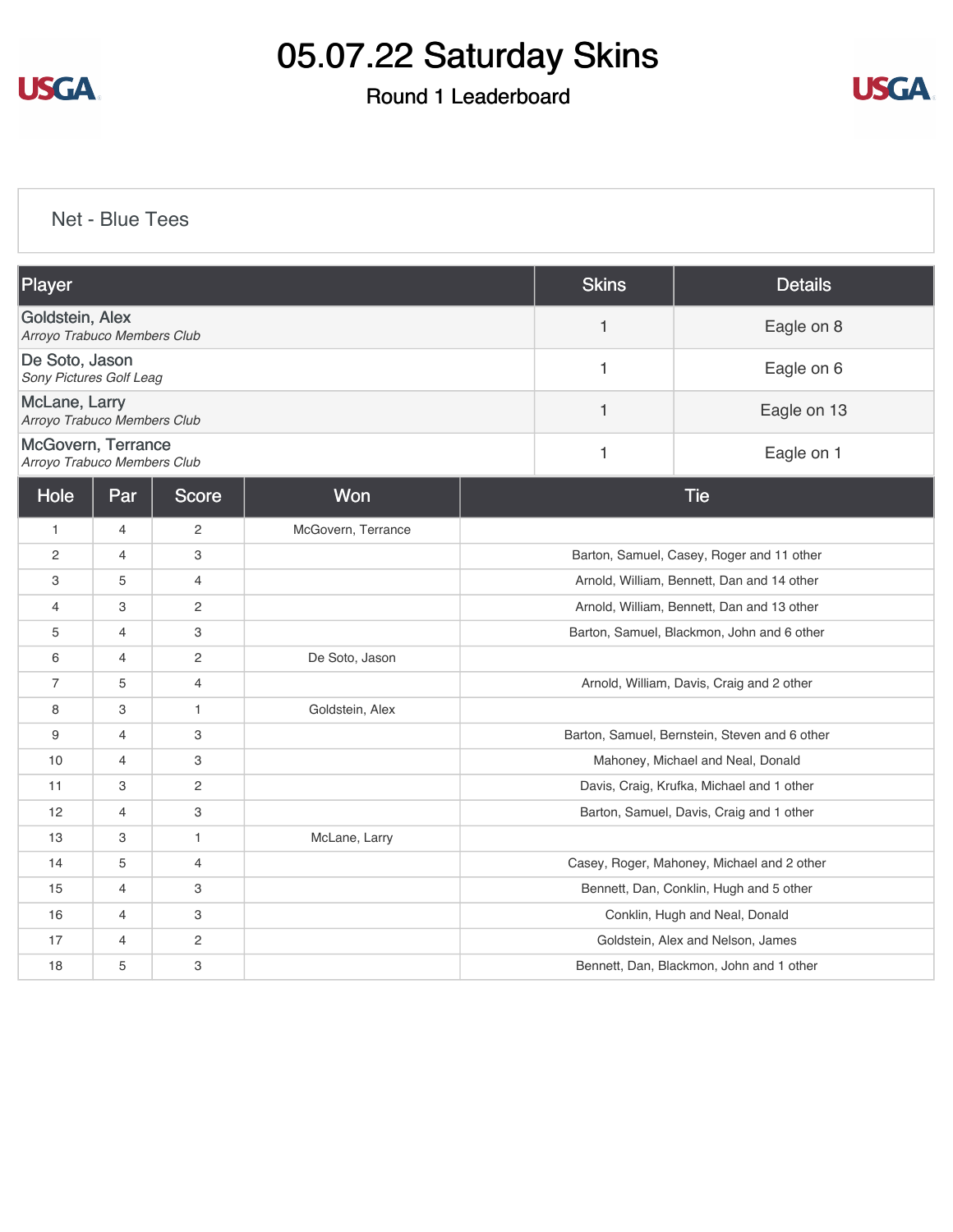

## Round 1 Leaderboard



### [Gross - White Tees](https://static.golfgenius.com/v2tournaments/8451004617478660106?called_from=&round_index=1)

| <b>Player</b>                                 | <b>Skins</b> | <b>Details</b> |
|-----------------------------------------------|--------------|----------------|
| Harcar, John<br>Arroyo Trabuco Members Club   |              | Par on 16      |
| Pedzinski, Ron<br>Arroyo Trabuco Members Club |              | Birdie on 3    |
| Deal, Tim<br>Arroyo Trabuco Members Club      |              | Par on 11      |
| Corbin, Ron<br>Arroyo Trabuco Members Club    |              | Birdie on 4    |
| Hopp, Gary<br>Arroyo Trabuco Members Club     |              | Birdie on 8    |
| Smith, Drew<br>Arroyo Trabuco Members Club    |              | Par on 9       |

| Hole           | Par            | Score          | Won            | <b>Tie</b>                               |
|----------------|----------------|----------------|----------------|------------------------------------------|
| $\mathbf{1}$   | $\overline{4}$ | 4              |                | Corbin, Ron and Szal, Joe                |
| $\overline{c}$ | $\overline{4}$ | 4              |                | Hopp, Gary and Szal, Joe                 |
| 3              | 5              | 4              | Pedzinski, Ron |                                          |
| 4              | 3              | 2              | Corbin, Ron    |                                          |
| 5              | $\overline{4}$ | 5              |                | Corbin, Ron, Harcar, John and 4 other    |
| 6              | $\overline{4}$ | $\overline{4}$ |                | Corbin, Ron, Harcar, John and 2 other    |
| $\overline{7}$ | 5              | 5              |                | Moaven, Fred and Thomas, Tony            |
| 8              | 3              | $\overline{2}$ | Hopp, Gary     |                                          |
| 9              | $\overline{4}$ | $\overline{4}$ | Smith, Drew    |                                          |
| 10             | $\overline{4}$ | 4              |                | Harcar, John, Moaven, Fred and 2 other   |
| 11             | 3              | 3              | Deal, Tim      |                                          |
| 12             | $\overline{4}$ | $\overline{4}$ |                | Harcar, John and Thomas, Tony            |
| 13             | 3              | 3              |                | Moaven, Fred, Szal, Joe and 1 other      |
| 14             | 5              | 5              |                | Moaven, Fred and Thomas, Tony            |
| 15             | $\overline{4}$ | 5              |                | Deal, Tim, Harcar, John and 5 other      |
| 16             | $\overline{4}$ | $\overline{4}$ | Harcar, John   |                                          |
| 17             | $\overline{4}$ | $\overline{4}$ |                | Harcar, John, Pedzinski, Ron and 1 other |
| 18             | 5              | $\,6\,$        |                | Corbin, Ron, Deal, Tim and 1 other       |